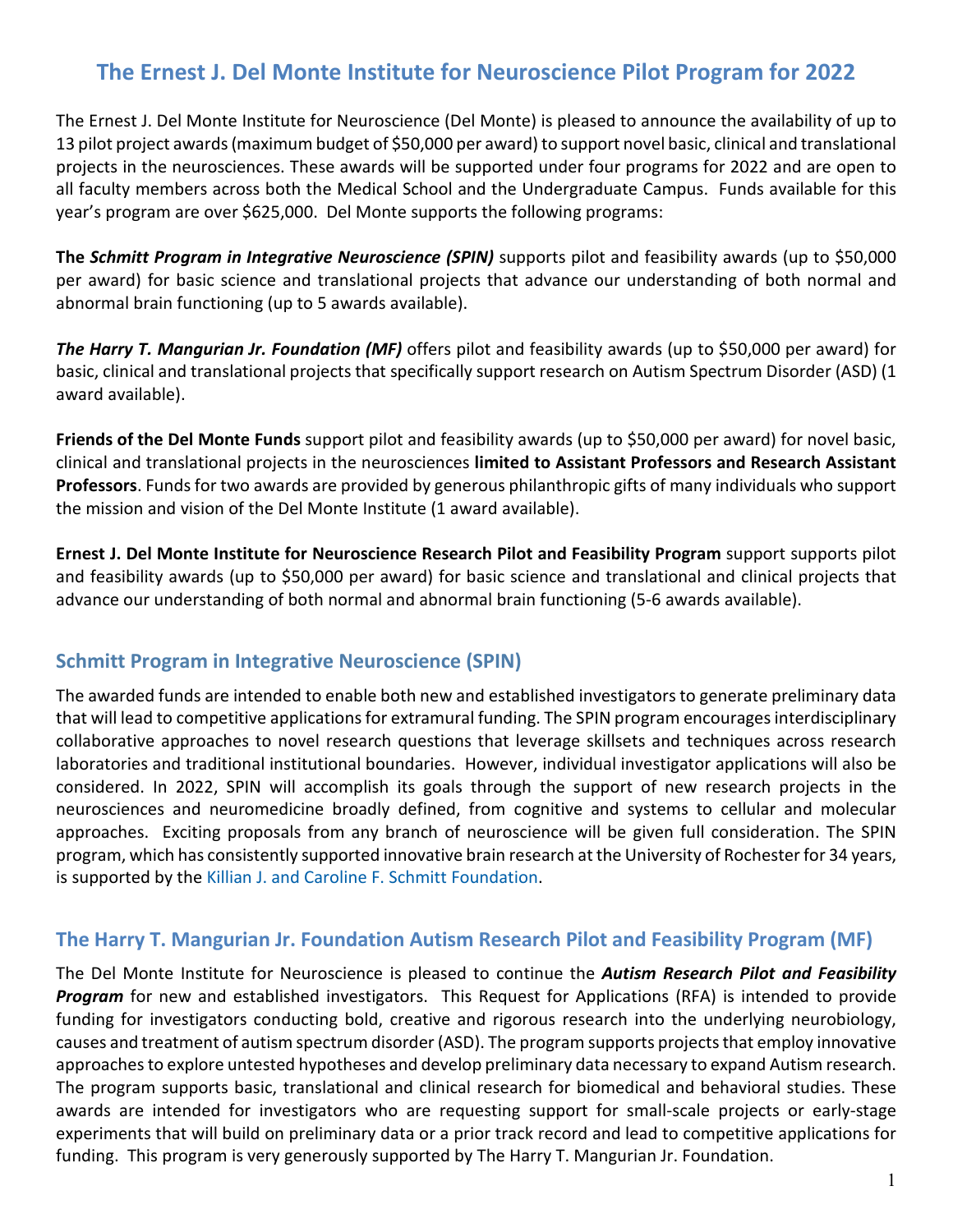# **Ernest J. Del Monte Institute for Neuroscience Research Pilot and Feasibility Program**

The awarded funds are intended to enable both new and established investigators to generate preliminary data that will lead to competitive applications for extramural funding. This program encourages interdisciplinary collaborative approaches to novel research questions that leverage skillsets and techniques across research laboratories and traditional institutional boundaries. Exciting proposals from any branch of neuroscience will be given full consideration.

## **Friends of the Del Monte Institute Research Pilot and Feasibility Program**

The awarded funds are intended to enable **only Assistant Professors (both tenure track and research track faculty)** to generate preliminary date that will lead to competitive applications for extramural funding. Exciting proposals from any branch of neuroscience will be given full consideration. Funds to support this program are provided by the generous donations of many friends of the Ernest J. Del Monte Institute for Neuroscience.

# **The Ernest J. Del Monte Institute for Neuroscience Pilot Application Process**

#### **Application Process**

The programs support research in the neurosciences. Applications may request **up to \$50,000** (funds depend on the specific program). Principal investigators must be faculty members (with or without tenure) within the neuroscience community at the University of Rochester. PIs must also be members of the Ernest J. Del Monte Institute for Neuroscience. A short membership application is available on the Del Monte website or b[y](https://www.urmc.rochester.edu/del-monte-neuroscience/about/membership.aspx) **[clicking here](https://www.urmc.rochester.edu/del-monte-neuroscience/about/membership.aspx)**.

Applications will be submitted online (Should there be a link here to the application submission page?), with a short informational online page and **a single pdf application file**.

A) The online component includes:

- Title, submitting PI information, co-PI information
- List of major collaborators (past 3 years)
- Technical abstract (300 words): This will be used to assign reviewers, and should include overall goal, specific aims, and techniques used.
- Lay abstract (300 words): this will be used to convey information to the public, and should be easily understandable to the non-scientist. This will be public, and so should not contain proprietary information.

B) The written application is modeled after a short NIH research proposal (e.g. R03, R21), and should include:

- **Cover letter** with title, investigators, and description that indicates how the SPIN, MF, Del Monte, or Del Monte Friends mechanism would extend research objectives that will lead to a competitive extramural grant application [one-page limit]. You may indicate more than one choice if relevant.
- **Select** which program you are applying for: SPIN, MF, Del Monte, or Del Monte Friends.